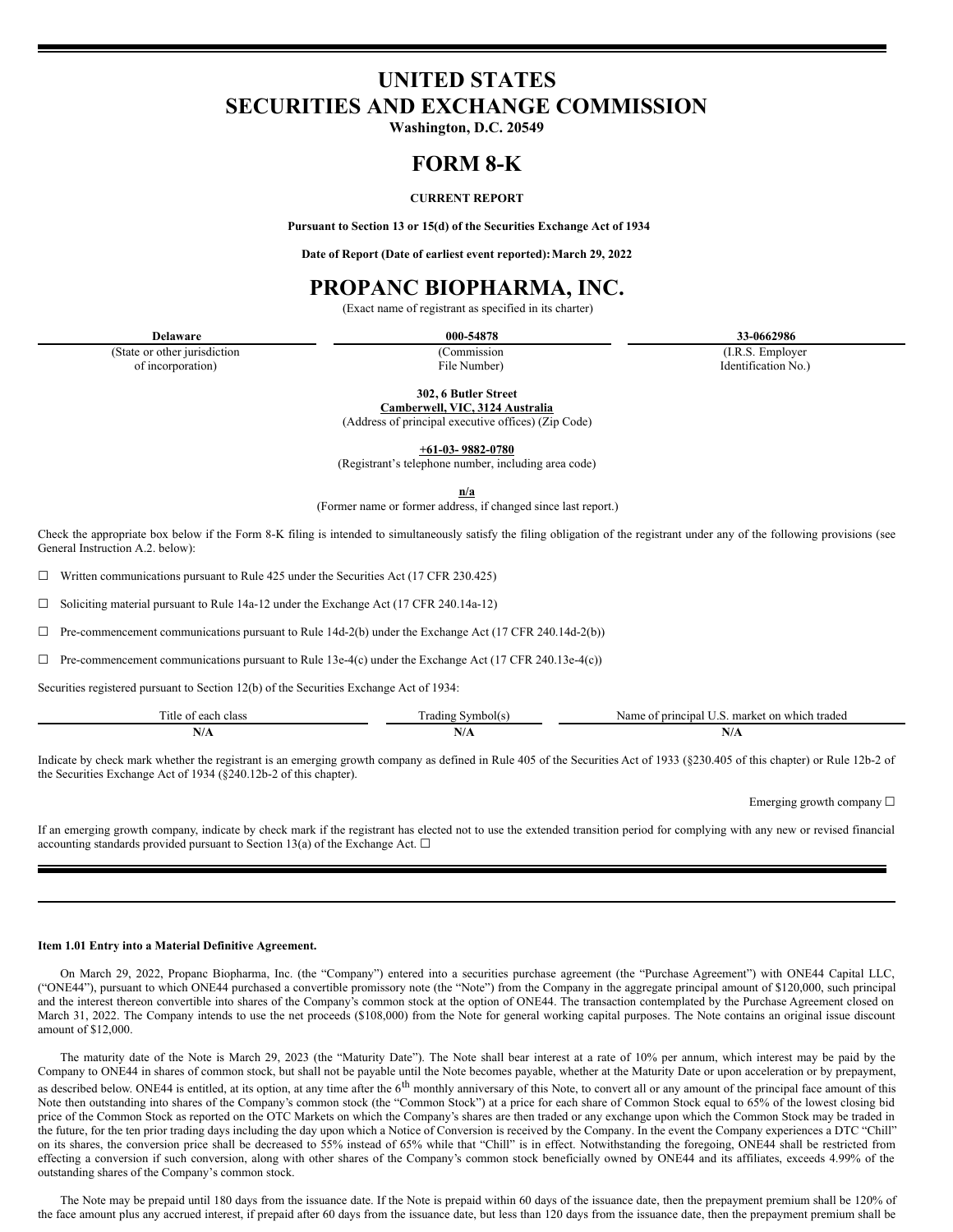130% of the face amount plus any accrued interest, if prepaid after 120 days from the issuance date, up to 180 from the issuance date, then the prepayment premium shall be 135% of the face amount plus any accrued interest. So long as the Note is outstanding, the Company covenants not to, without prior written consent from ONE44, sell, lease or otherwise dispose of all or substantially all of its assets outside the ordinary course of business which would render the Company a "shell company" as such term is defined in Rule 144.

Other than as described above, the Note contains certain events of default, including failure to timely issue shares upon receipt of a notice of conversion, as well as certain customary events of default, including, among others, breach of covenants, representations or warranties, insolvency, bankruptcy, liquidation and failure by the Company to pay the principal and interest due under the Note.

Upon the occurrence and during the continuation of certain events of default, the Note will accrue an interest rate of 24% or, if such rate is usurious or not permitted by current law, then at the highest rate of interest permitted by law.

The Note was issued, and any shares to be issued pursuant to any conversion of the Note shall be issued in a private placement in reliance upon an exemption from registration provided by Section 4(a)(2) of the Securities Act and/or Regulation D promulgated thereunder.

The foregoing description of the Note and the Purchase Agreement does not purport to be complete and is qualified in their entirety by reference to the full text of the Note and the Purchase Agreement, which are filed as Exhibits 4.1 and 10.1, respectively, to this Current Report on Form 8-K and are incorporated herein by reference.

#### Item 2.03 Creation of Direct Financial Obligation or an Obligation under an Off-Balance Sheet Arrangement by a Registrant.

The information set forth in Item 1.01 above is incorporated herein by reference.

#### **Item 3.02 Unregistered Sales of Equity Securities.**

The information set forth in Item 1.01 above is incorporated herein by reference.

#### **Item 9.01 Financial Statements and Exhibits.**

(d) Exhibits:

#### **Exhibit No. Description**

| $4.1*$  | 10% Convertible Redeemable Note, dated March 29, 2022, issued by the Company to ONE44 Capital LLC     |
|---------|-------------------------------------------------------------------------------------------------------|
| $10.1*$ | Securities Purchase Agreement, dated March 29, 2022, by and between the Company and ONE44 Capital LLC |
| 104     | Cover Page Interactive Data File (embedded within the Inline XBRL document)                           |

\* Filed herewith

#### **SIGNATURES**

Pursuant to the requirements of the Securities Exchange Act of 1934, the registrant has duly caused this report to be signed on its behalf by the undersigned hereunto duly authorized.

### **PROPANC BIOPHARMA, INC.**

By: */s/ James Nathanielsz*

Name: James Nathanielsz

Dated: April 1, 2022 Title: Chief Executive Officer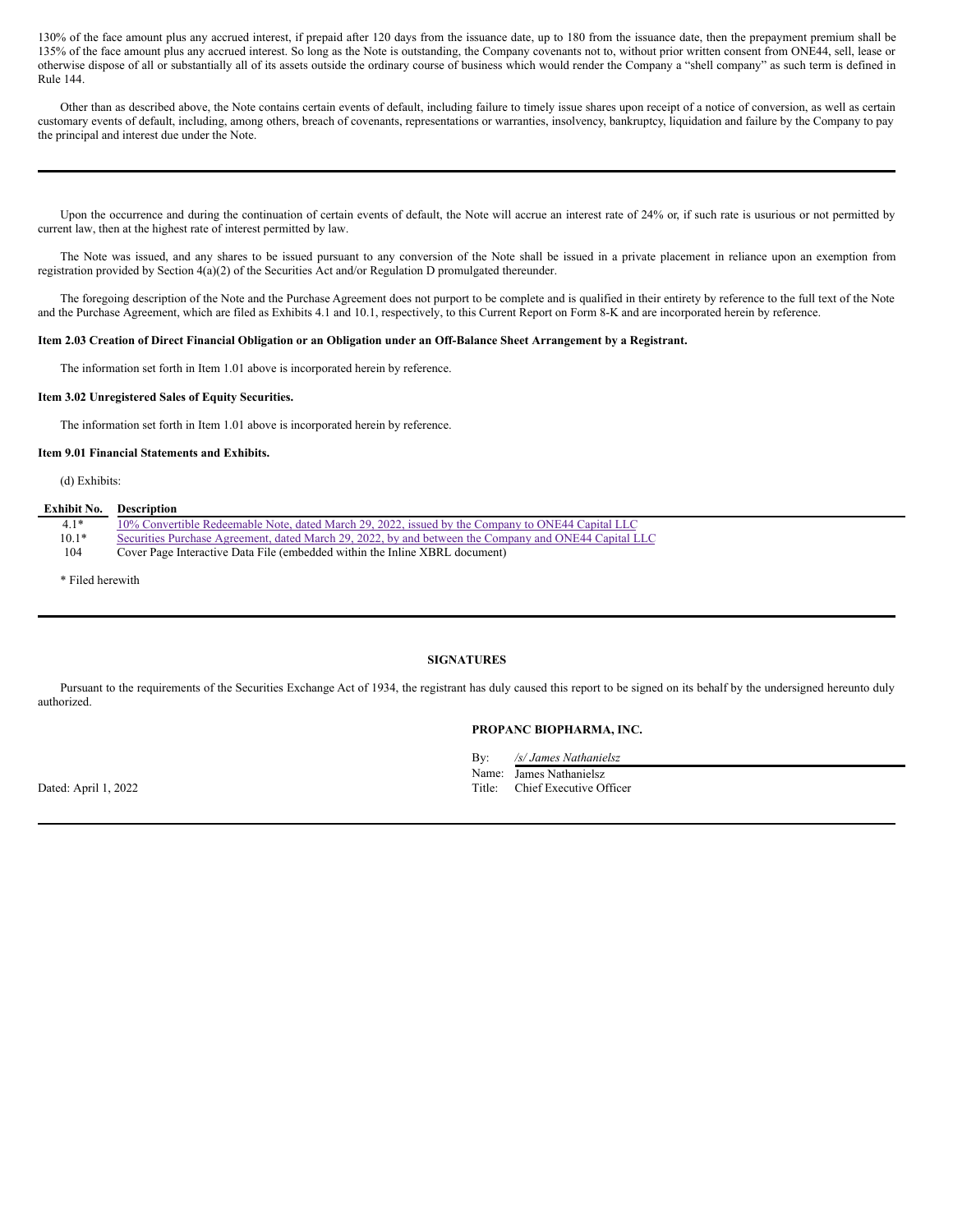THIS NOTE AND THE COMMON STOCK ISSUABLE UPON CONVERSION OF THIS NOTE HAVE NOT BEEN AND WILL NOT BE REGISTERED WITH THE UNITED STATES SECURITIES AND EXCHANGE COMMISSION OR THE SECURITIES COMMISSION OF ANY STATE PURSUANT TO AN EXEMPTION FROM REGISTRATION PROVIDED UNDER THE SECURITIES ACT OF 1933, AS AMENDED, AND THE RULES AND REGULATIONS **PROMULGATED THEREUNDER (THE "1933 ACT")**

#### **US \$120,000.00**

#### PROPANC BIOPHARMA, INC. 10% CONVERTIBLE REDEEMABLE NOTE DUE MARCH 29, 2023

FOR VALUE RECEIVED, Propanc Biopharma, Inc. (the "Company") promises to pay to the order of ONE44 CAPITAL LLC and its authorized successors and Permitted Assigns, defined below, (the "Holder"), the aggregate principal face amount of One Hundred Twenty Thousand Dollars exactly (U.S. \$120,000.00) on March 29, 2023 (the "Maturity Date") and to pay interest on the principal amount outstanding hereunder at the rate of 10% per annum commencing on March 29, 2022 (the Issuance Date"). The interest will be paid to the Holder in whose name this 10% Convertible Redeemable Note (this "Note") is registered on the records of the Company regarding registration and transfers of this Note. This Note shall contain a \$12,000 original issue discount such that the purchase price shall be \$108,000. The principal of, and interest on, this Note are payable at 1 East Liberty Street Suite 600, Reno, Nevada 89501, initially, and if changed, last appearing on the records of the Company as designated in writing by the Holder hereof from time to time. The Company will pay each interest payment and the outstanding principal due upon this Note before or on the Maturity Date, less any amounts required by law to be deducted or withheld, to the Holder of this Note by check or wire transfer addressed to such Holder at the last address appearing on the records of the Company. The forwarding of such check or wire transfer shall constitute a payment of outstanding principal hereunder and shall satisfy and discharge the liability for principal on this Note to the extent of the sum represented by such check or wire transfer. Interest shall be payable in Common Stock (as defined below) pursuant to paragraph 4(b) herein. Permitted Assigns means any "qualified person", "permitted assigns" or "prospective transferee" acquiring all or a portion of this Note accompanied by an Opinion of Counsel, all in accordance with the terms provided in Sections 2(f) and 5(g) of the Securities Purchase Agreement by and between the Holder and the Company dated as of March 29, 2021 (the "Securities Purchase Agreement").

This Note is subject to the following additional provisions:

1. This Note is exchangeable for an equal aggregate principal amount of Notes of different authorized denominations, as requested by the Holder surrendering the same. No service charge will be made for such registration or transfer or exchange, except that Holder shall pay any tax or other governmental charges payable in connection therewith and for the cost of any Opinion of Counsel as maybe required under Section 5(g) of the Securities Purchase Agreement. To the extent that Holder subsequently transfers, assigns, sells or exchanges any of the multiple lesser denomination notes, Holder acknowledges that it will provide the Company with an Opinion of Counsel as provided for in Sections 2(f) and 5(g) of the Securities Purchase Agreement ("Opinions of Counsel").

2. The Company shall be entitled to withhold from all payments any amounts required to be withheld under applicable laws.

3. This Note may be transferred or exchanged only in compliance with the Securities Act of 1933, as amended  $( $\Delta ct$ )$ , applicable state securities laws and Sections 2(f) and 5(f) of the Securities Purchase Agreement. Any attempted transfer to a non-qualifying party shall be treated by the Company as void. Prior to due presentment for transfer of this Note, the Company and any agent of the Company may treat the person in whose name this Note is duly registered on the Company's records as the owner hereof for all other purposes, whether or not this Note be overdue, and neither the Company nor any such agent shall be affected or bound by notice to the contrary. Any Holder of this Note electing to exercise the right of conversion set forth in Section 4(a) hereof, in addition to the requirements set forth in Section 4(a), and any prequalified prospective transferee of this Note, also is required to give the Company written confirmation that this Note is being converted ("Notice of Conversion") in the form annexed hereto as Exhibit A. The date of receipt (including receipt by telecopy) of such Notice of Conversion shall be the Conversion Date. All notices of conversion will be accompanied by an Opinion of Counsel.

4. (a) The Holder of this Note is entitled, at its option, at any time after the  $\ddot{\theta}$ <sup>h</sup> monthly anniversary of this Note, to convert all or any amount of the principal face amount of this Note then outstanding into shares of the Company's common stock (the "Common Stock") at a price ("Conversion Price") for each share of Common Stock equal to **65%** of the **lowest closing bid price** of the Common Stock as reported on the OTC Markets on which the Company's shares are then traded or any exchange upon which the Common Stock may be traded in the future (the "Exchange"), for the *ten* prior trading days including the day upon which a Notice of Conversion is received by the Company (provided such Notice of Conversion is duly executed by the Holder and is delivered together with a duly executed Opinion of Counsel, by fax or other electronic method of communication to the Company after 4 P.M. Eastern Standard or Daylight Savings Time if the Holder wishes to include the same day closing price). For purposes of the above calculations, a day shall not be considered a trading day if there was no trading volume for the Company's Common Stock for that particular day. If the shares have not been delivered within 3 business days, the Notice of Conversion may be rescinded. Such conversion shall be effectuated by the Company delivering the shares of Common Stock to the Holder within 3 business days of receipt by the Company of the Notice of Conversion. Accrued, but unpaid interest shall be subject to conversion. No fractional shares or scrip representing fractions of shares will be issued on conversion, but the number of shares issuable shall be rounded to the nearest whole share. To the extent the Conversion Price of the Company's Common Stock closes below the par value per share, the Company will take all steps necessary to solicit the consent of the stockholders to reduce the par value to the lowest value possible under law or to conduct a reverse split at a ratio determine by the Company's board of directors. The Company agrees to honor all conversions submitted pending this increase or such stock split, as applicable. In the event the Company experiences a DTC "Chill" on its shares, the conversion price shall be decreased to 55% instead of 65% while that "Chill" is in effect. In no event shall the Holder be allowed to effect a conversion if such conversion, along with all other shares of Company Common Stock beneficially owned by the Holder and its affiliates would exceed 4.99% of the outstanding shares of the Common Stock of the Company (which may be increased up to 9.9% upon 60 days' prior written notice by the Holder to the Company). The conversion discount, look back period, interest rate and prepayment premium will be adjusted on a ratchet basis if the Company offers a more favorable conversion discount, prepayment rate, interest rate, (whether through a straight discount or in combination with an original issue discount), look back period to another party for any financings while this Note is in effect.

(b) Interest on any unpaid principal balance of this Note shall be paid at the rate of 10% per annum. Interest shall be paid by the Company in Common Stock ("Interest Shares"). Holder may, at any time, send in a Notice of Conversion to the Company for Interest Shares based on the formula provided in Section 4(a) above. The dollar amount converted into Interest Shares shall be all or a portion of the accrued interest calculated on the unpaid principal balance of this Note to the date of such notice.

2

(c) The Note may be prepaid or assigned with the following penalties/premiums:

| PREPAY DATE    | PREPAY AMOUNT                           |
|----------------|-----------------------------------------|
| $\leq 60$ days | 120% of principal plus accrued interest |
| 61-120 days    | 130% of principal plus accrued interest |
| $121-180$ days | 135% of principal plus accrued interest |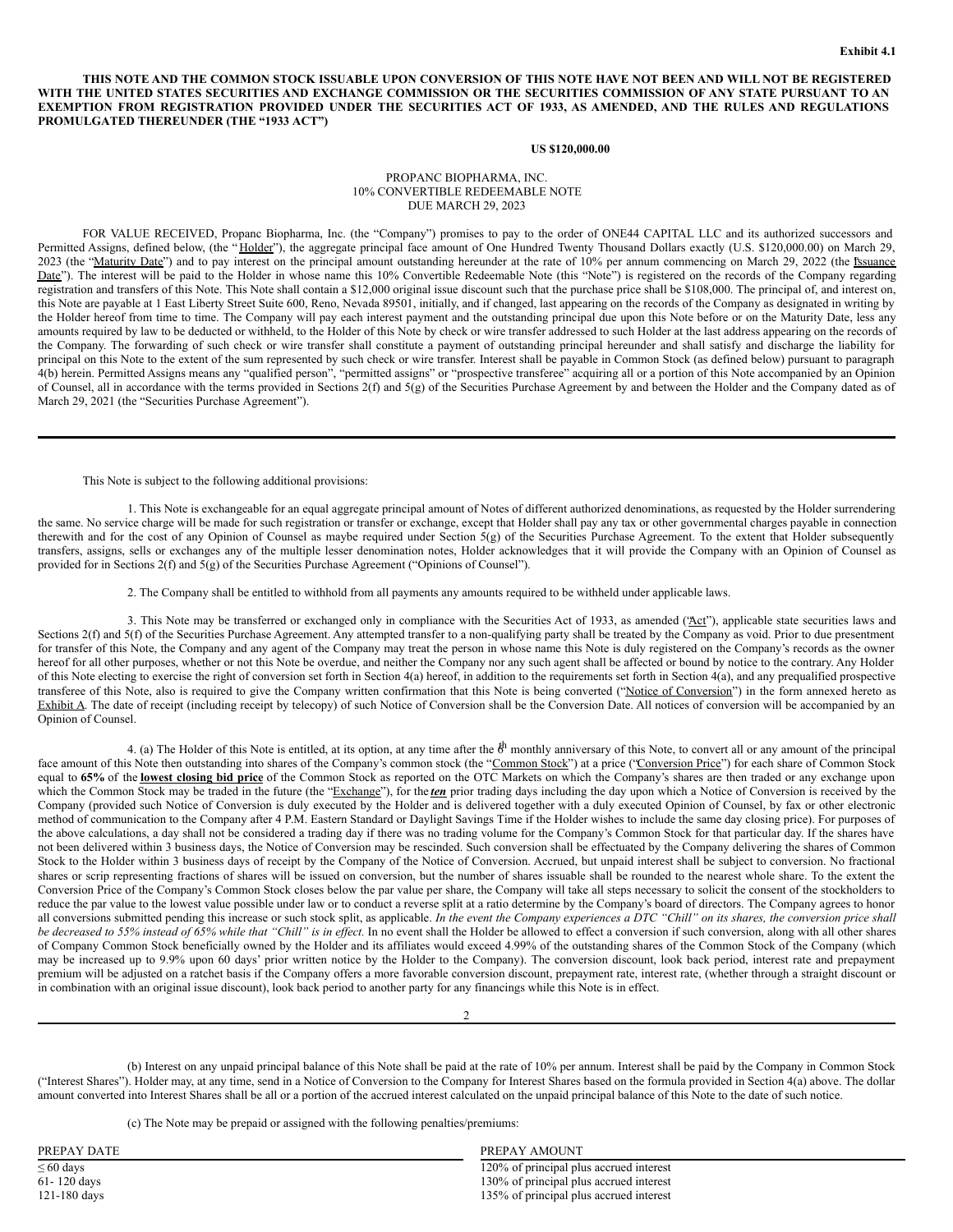<span id="page-3-0"></span>Such redemption must be closed and funded within 3 days of giving notice of redemption of the right to redeem shall be null and void. Any partial prepayments will be made in accordance with the formula set forth in the chart above with respect to principal, premium and interest.

(d) Upon (i) a transfer of all or substantially all of the assets of the Company to any person in a single transaction or series of related transactions, (ii) a reclassification, capital reorganization (excluding an increase in authorized capital) or other change or exchange of outstanding shares of the Common Stock, other than a forward or reverse stock split or stock dividend, or (iii) any consolidation or merger of the Company with or into another person or entity in which the Company is not the surviving entity (other than a merger which is effected solely to change the jurisdiction of incorporation of the Company and results in a reclassification, conversion or exchange of outstanding shares of Common Stock solely into shares of Common Stock) (each of items (i), (ii) and (iii) being referred to as a "Sale Event"), then, in each case, the Company shall, upon request of the Holder, redeem this Note in cash for the prepayment price set forth in Section 4(c), above, or at the election of the Holder, such Holder may convert the unpaid principal amount of this Note (together with the amount of accrued but unpaid interest) into shares of Common Stock immediately prior to such Sale Event at the Conversion Price.

(e) In the event the Company is not able to pay the payment section forth in Section 4(d), above , then in case of any Sale Event (not to include a sale of all or substantially all of the Company's assets) in connection with which this Note is not redeemed or converted, the Company shall cause effective provision to be made so that the Holder of this Note shall have the right thereafter, by converting this Note, to purchase or convert this Note into the kind and number of shares of stock or other securities or property (including cash) receivable upon such reclassification, capital reorganization or other change, consolidation or merger by a holder of the number of shares of Common Stock that could have been purchased upon exercise of the Note and at the same Conversion Price, as defined in this Note, immediately prior to such Sale Event. The foregoing provisions shall similarly apply to successive Sale Events. If the consideration received by the holders of Common Stock is other than cash, the value shall be as determined by the Board of Directors of the Company or successor person or entity acting in good faith.

5. No provision of this Note shall alter or impair the obligation of the Company, which is absolute and unconditional, to pay the principal of, and interest on, this Note at the time, place, and rate, and in the form, herein prescribed.

6. The Company hereby expressly waives demand and presentment for payment, notice of non-payment, protest, notice of protest, notice of dishonor, notice of acceleration or intent to accelerate, and diligence in taking any action to collect amounts called for hereunder and shall be directly and primarily liable for the payment of all sums owing and to be owing hereto.

7. The Company agrees to pay all costs and expenses, including reasonable attorneys' fees and expenses, which may be incurred by the Holder in collecting any amount due under this Note.

8. If one or more of the following described "Events of Default" shall occur:

(a) The Company shall default in the payment of principal or interest on this Note or any other note issued to the Holder by the Company; or

(b) Any of the representations or warranties made by the Company herein or in any certificate or financial or other written statements heretofore or hereafter furnished by or on behalf of the Company in connection with the execution and delivery of this Note, or the Securities Purchase Agreement under which this note was issued shall be false or misleading in any material respect; or

(c) The Company shall fail to perform or observe, in any respect, any covenant, term, provision, condition, agreement or obligation of the Company under this Note or any other note issued to the Holder; or

(d) The Company shall (1) become insolvent (which does not include a "going concern opinion"); (2) admit in writing its inability to pay its debts generally as they mature; (3) make an assignment for the benefit of creditors or commence proceedings for its dissolution; (4) apply for or consent to the appointment of a trustee, liquidator or receiver for its or for a substantial part of its property or business; (5) file a petition for bankruptcy relief, consent to the filing of such petition or have filed against it an involuntary petition for bankruptcy relief, all under federal or state laws as applicable; or

4

(e) A trustee, liquidator or receiver shall be appointed for the Company or for a substantial part of its property or business without its consent and shall not be discharged within sixty (60) days after such appointment; or

(f) Any governmental agency or any court of competent jurisdiction at the instance of any governmental agency shall assume custody or control of the whole or any substantial portion of the properties or assets of the Company; or

(g) One or more money judgments, writs or warrants of attachment, or similar process, in excess of two hundred fifty thousand dollars (\$250,000) in the aggregate, shall be entered or filed against the Company or any of its properties or other assets and shall remain unpaid, unvacated, unbonded or unstayed for a period of fifteen (15) days or in any event later than five (5) days prior to the date of any proposed sale thereunder; or

(h) The Company has defaulted on or breached any term of any other purchase agreement or note or similar debt instrument into which the Company has entered and failed to cure such default within the appropriate grace period; or

(i) The Company shall have its Common Stock delisted from an exchange (including the OTC Markets) or, if the Common Stock trades on an exchange, then trading in the Common Stock shall be suspended for more than 10 consecutive days or ceases to file its reports under the Securities Exchange Act of 1934, as amended, with the SEC;

(j) The Company shall not deliver to the Holder the Common Stock pursuant to paragraph 4 herein without restrictive legend within 3 business days of its receipt of a Notice of Conversion which includes a duly executed Opinion of Counsel from a reputable law firm expressing an opinion which supports the removal of a restrictive legend; or

(k) The Company shall not replenish the reserve set forth in Section 12, within 3 business days of the written request of the Holder.

(l) The Company shall be delinquent in its periodic report filings with the Securities and Exchange Commission (subject to applicable extensions); or

(m) The Company shall cause to lose the "bid" price for its stock in a market (including the OTC marketplace or other exchange).

5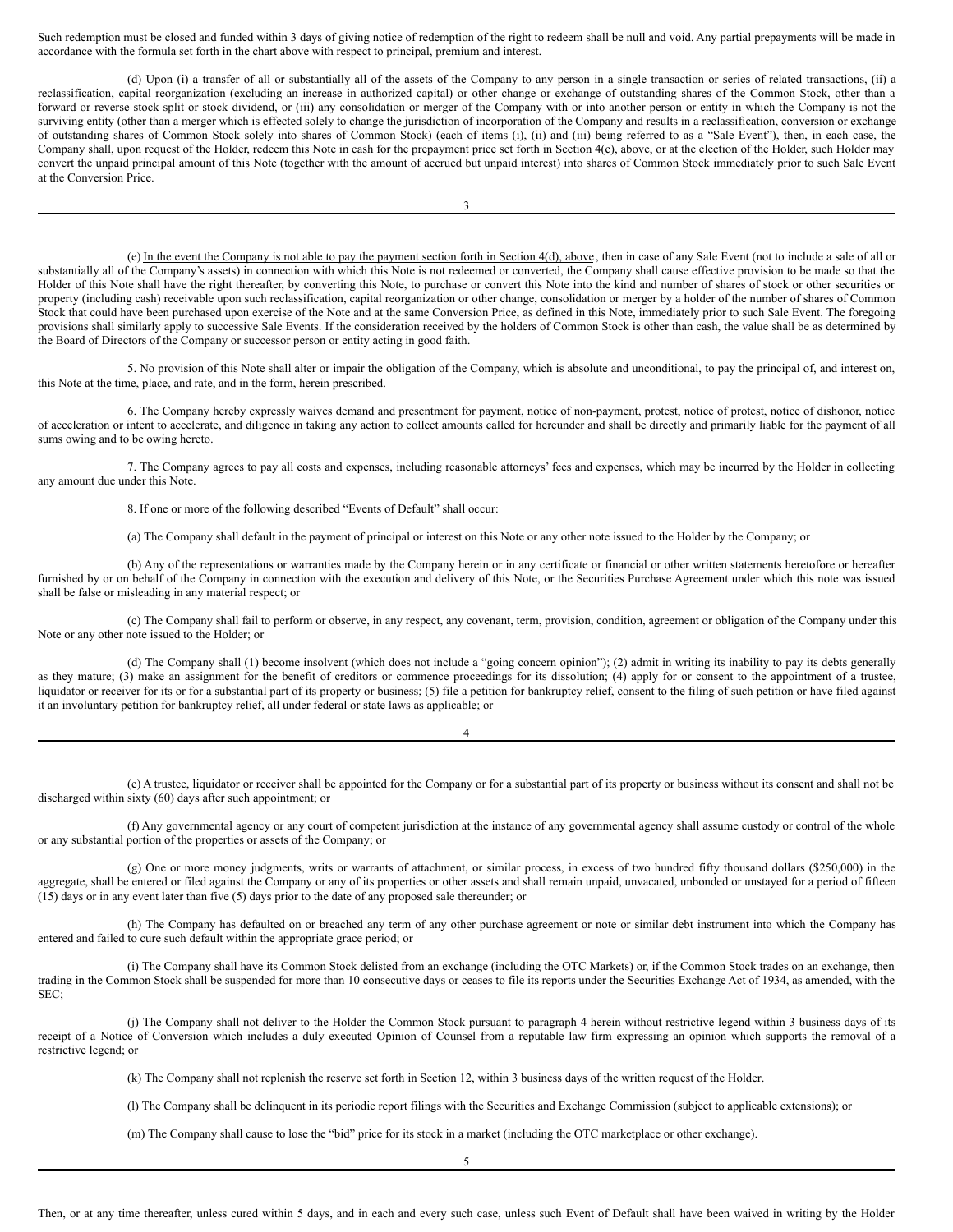(which waiver shall not be deemed to be a waiver of any subsequent default) at the option of the Holder and in the Holder's sole discretion, the Holder may consider this Note immediately due and payable, without presentment, demand, protest or (further) notice of any kind (other than notice of acceleration), all of which are hereby expressly waived, anything herein or in any note or other instruments contained to the contrary notwithstanding, and the Holder may immediately, and without expiration of any period of grace, enforce any and all of the Holder's rights and remedies provided herein or any other rights or remedies afforded by law. Upon an Event of Default, interest shall accrue at a default interest rate of 24% per annum or, if such rate is usurious or not permitted by current law, then at the highest rate of interest permitted by law. In the event of a breach of Section  $8(j)$  the penalty shall be \$250 per day the shares are not issued beginning on the  $4<sup>th</sup>$  day after the conversion notice was delivered to the Company. This penalty shall increase to \$500 per day beginning on the  $10<sup>th</sup>$  day. In an event of a breach of Section 8(h) the Holder may elect to utilize the same remedy available under the defaulted interest and such remedy shall be incorporated by reference into the terms of this Note. The penalty for a breach of Section 8(m) shall be an increase of the outstanding principal amounts by 20%. Further, if a breach of Section 8(l) occurs or is continuing after the 6 month anniversary of the Note, then the Holder shall be entitled to use the lowest closing bid price during the delinquency period as a base price for the conversion. For example, if the lowest closing bid price during the delinquency period is \$0.01 per share and the conversion discount is 50% the Holder may elect to convert future conversions at \$0.005 per share.

If the Holder shall commence an action or proceeding to enforce any provisions of this Note, including, without limitation, engaging an attorney, then if the Holder prevails in such action, the Holder shall be reimbursed by the Company for its attorneys' fees and other costs and expenses incurred in the investigation, preparation and prosecution of such action or proceeding.

The Company must pay the Failure to Deliver Loss by cash payment, and any such cash payment must be made by the third business day from the time of the Holder's written notice to the Company.

9. In case any provision of this Note is held by a court of competent jurisdiction to be excessive in scope or otherwise invalid or unenforceable, such provision shall be adjusted rather than voided, if possible, so that it is enforceable to the maximum extent possible, and the validity and enforceability of the remaining provisions of this Note will not in any way be affected or impaired thereby.

10. Neither this Note nor any term hereof may be amended, waived, discharged or terminated other than by a written instrument signed by the Company and the Holder.

11. The Company represents that it is not a "shell" issuer and has never been a "shell" issuer or that if it previously has been a "shell" issuer that at least 12 months have passed since the Company has reported form 10 type information indicating it is no longer a "shell" issuer. Further. The Company will instruct its counsel to either (i) write a 144 opinion to allow for salability of the conversion shares or (ii) accept such opinion from Holder's counsel.

6

12. The Company shall issue irrevocable transfer agent instructions reserving 38,866,396 shares of its Common Stock for conversions under this Note (the "Share Reserve"). Upon full conversion of this Note, any shares remaining in the Share Reserve shall be cancelled. The Company shall pay all transfer agent costs and legal fees associated with issuing and delivering the shares to the Holder. If such amounts are to be paid by the Holder, it may deduct such amounts from the amounts being converted. The Company should at all times reserve a minimum of four times the amount of shares required if the note would be fully converted. The Holder may reasonably request increases from time to time to reserve such amounts. The Company will instruct its transfer agent to provide the outstanding share information to the Holder in connection with its conversions.

13. The Company will give the Holder direct notice of any corporate actions, including but not limited to name changes, stock splits, recapitalizations etc. This notice shall be given to the Holder as soon as possible under law.

14. If it shall be found that any interest or other amount deemed interest due hereunder violates the applicable law governing usury, the applicable provision shall automatically be revised to equal the maximum rate of interest or other amount deemed interest permitted under applicable law. The Company covenants (to the extent that it may lawfully do so) that it will not seek to claim or take advantage of any law that would prohibit or forgive the Company from paying all or a portion of the principal or interest on this Note.

15. This Note shall be governed by and construed in accordance with the laws of Nevada applicable to contracts made and wholly to be performed within the State of Nevada and shall be binding upon the successors and assigns of each party hereto. The Holder and the Company hereby mutually waive trial by jury and consent to exclusive jurisdiction and venue in the courts of the State of Nevada or in the Federal courts sitting in the county of either Washoe County, Nevada or Clark County, Nevada. This Agreement may be executed in counterparts, and the facsimile transmission of an executed counterpart to this Agreement shall be effective as an original.

[*Signature page follows*]

7

IN WITNESS WHEREOF, the Company has caused this Note to be duly executed by an officer thereunto duly authorized.

Dated:

#### **PROPANC BIOPHARMA, INC.**

By: Name: James Nathanielsz Title: CEO

8

#### **EXHIBIT A**

#### NOTICE OF CONVERSION

(To be Executed by the Registered Holder in order to Convert the Note)

The undersigned hereby irrevocably elects to convert \$\_\_\_\_\_\_\_\_\_\_ of the above Note into \_\_\_\_\_\_\_\_\_ Shares of Common Stock of Propanc Biopharma, Inc. ("Shares") according to the conditions set forth in such Note, as of the date written below.

If Shares are to be issued in the name of a person other than the undersigned, the undersigned will pay all transfer and other taxes and charges payable with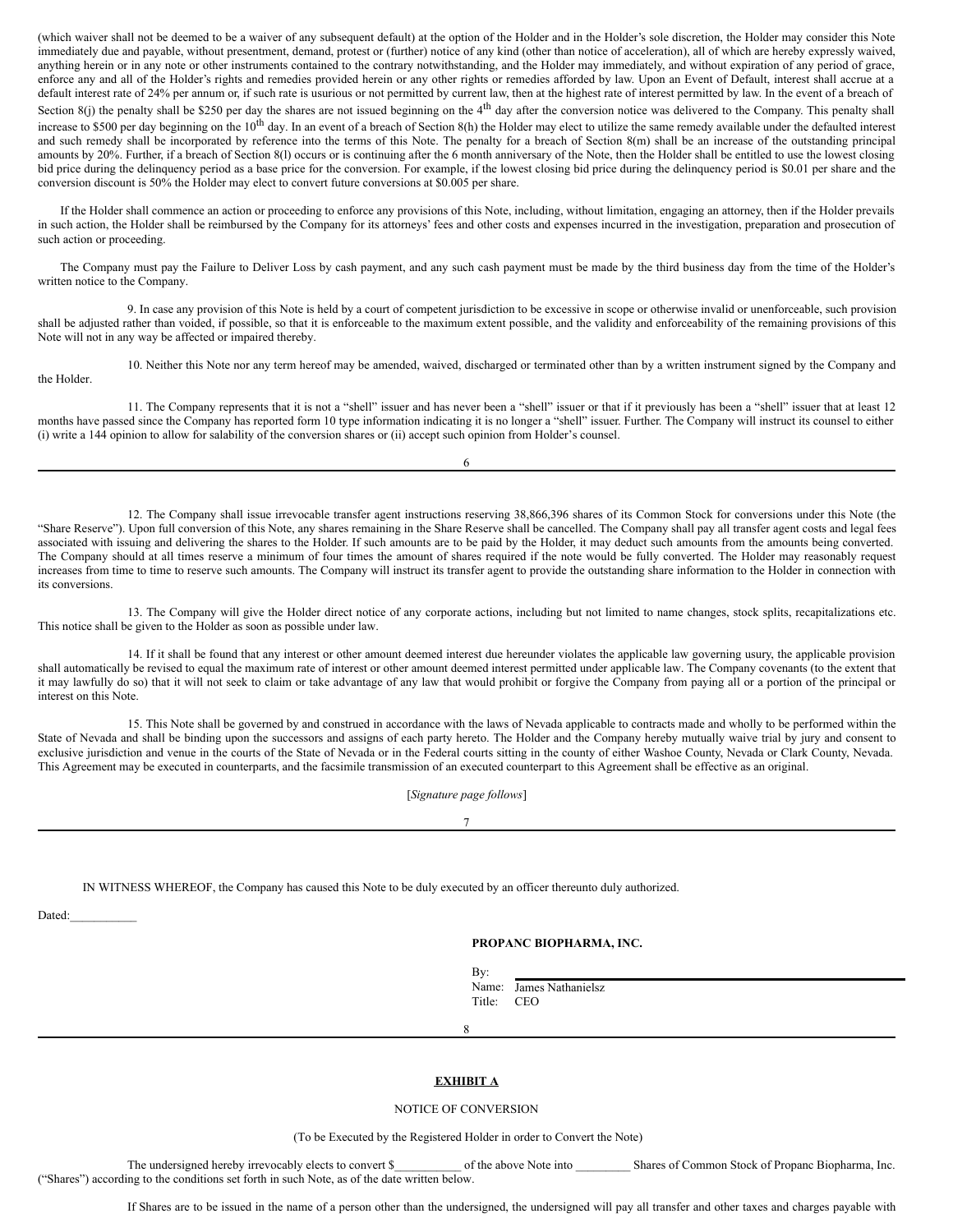respect thereto.

| Date of Conversion:                                                   |
|-----------------------------------------------------------------------|
| Applicable Conversion Price:                                          |
|                                                                       |
| Signature: <u>Figure 1</u> [Print Name of Holder and Title of Signer] |
|                                                                       |
|                                                                       |
| SSN or EIN:                                                           |
| Shares are to be registered in the following name:                    |
|                                                                       |
|                                                                       |
| Tel: $\qquad \qquad$                                                  |
|                                                                       |
|                                                                       |
| Shares are to be sent or delivered to the following account:          |
|                                                                       |
| Address:                                                              |

 $\overline{9}$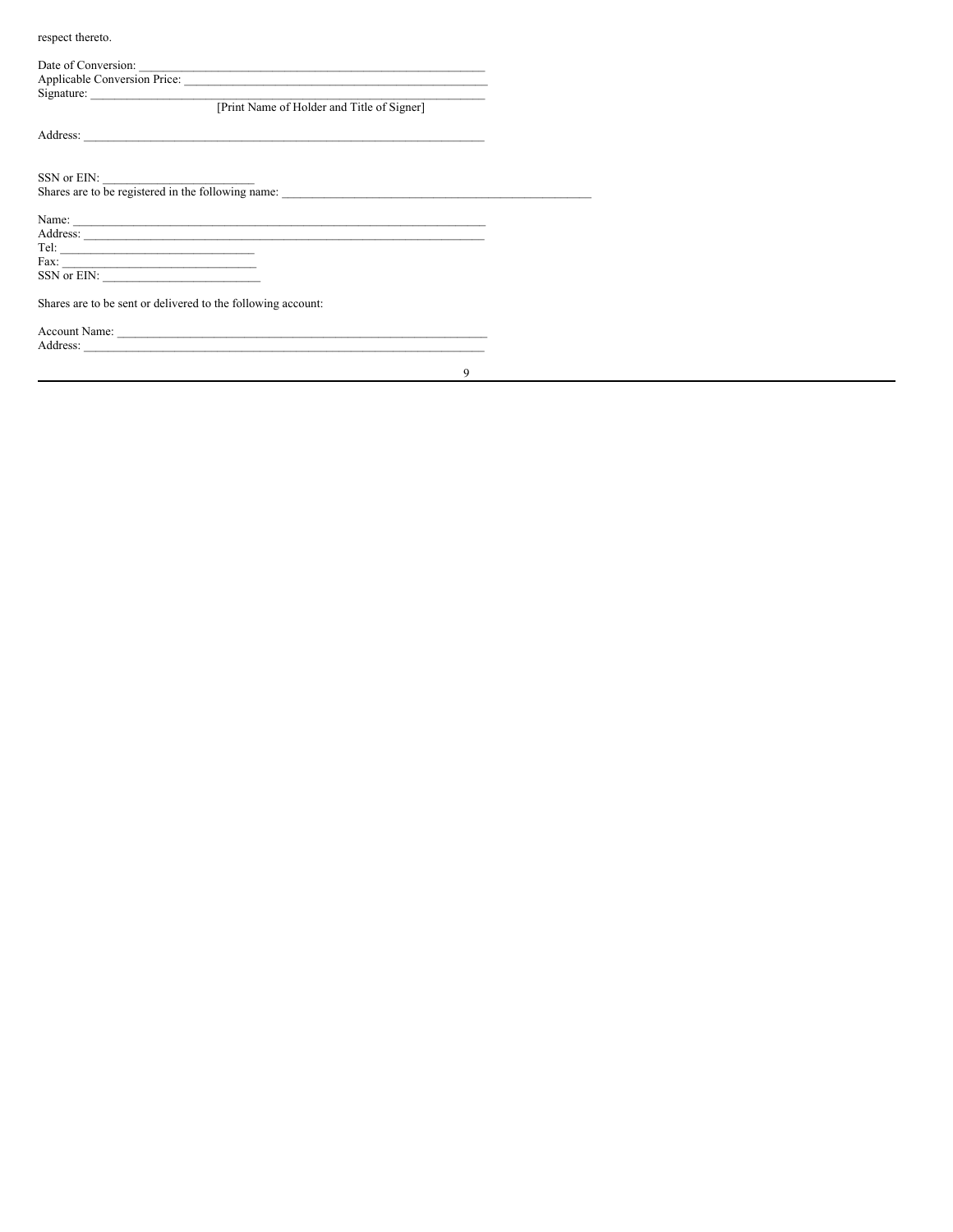### **SECURITIES PURCHASE AGREEMENT**

This **SECURITIES PURCHASE AGREEMENT** (the "Agreement"), dated as of March 29, 2022, by and between**PROPANC BIOPHARMA, INC.**, a Delaware corporation, with headquarters located at 302, 6 Butler Street, Camberwell, VIC 3124 Australia (the "Company"), and **ONE44 CAPITAL LLC**, a Nevada limited liability company, with its address at 1 East Liberty Street Suite 600, Reno, Nevada 89501 (the "Buyer").

#### **WHEREAS**:

A. The Company and the Buyer are executing and delivering this Agreement in reliance upon the exemption from securities registration afforded by the rules and regulations as promulgated by the United States Securities and Exchange Commission (the "SEC") under the Securities Act of 1933, as amended (the "1933 Act");

B. Buyer desires to purchase and the Company desires to issue and sell, upon the terms and conditions set forth in this Agreement a 10% convertible note of the Company, in the form attached hereto as Exhibit A, in the aggregate principal amount of \$120,000.00 (together with any note(s) issued in replacement thereof or as a dividend thereon or otherwise with respect thereto in accordance with the terms thereof, the "Note"), convertible into shares of common stock, of the Company (the "Common Stock"), upon the terms and subject to the limitations and conditions set forth in such Note. The Note shall contain an original issue discount of \$12,000 such that the purchase price of the Note shall be \$108,000.

C. The Buyer wishes to purchase, upon the terms and conditions stated in this Agreement, such principal amount of Note as is set forth immediately below its name on the signature page hereto; and

**NOW THEREFORE**, the Company and the Buyer severally (and not jointly) hereby agree as follows:

1. Purchase and Sale of the Note.

a. Purchase of the Note. On the Closing Date (as defined below), the Company shall issue and sell to the Buyer and the Buyer agrees to purchase from the Company such Note as is set forth immediately below the Buyer's name on the signature pages hereto.

b. Form of Payment. On the Closing Date (as defined below), (i) the Buyer shall pay the purchase price for the Note to be issued and sold to it at the Closing (as defined below) (the "Purchase Price") by wire transfer of immediately available funds to the Company, in accordance with the Company's written wiring instructions, against delivery of the Note in the principal amount equal to the Purchase Price as is set forth immediately below the Buyer's name on the signature pages hereto, and (ii) the Company shall deliver such duly executed Note on behalf of the Company, to the Buyer, against delivery of such Purchase Price.

c. Closing Date. The date and time of the issuance and sale of the Note pursuant to this Agreement (the "Closing Date") shall be on or about March 29, 2022, or such other mutually agreed upon time. The closing of the transactions contemplated by this Agreement (the "Closing") shall occur on the Closing Date at such location as may be agreed to by the parties.

2. Buyer's Representations and Warranties. The Buyer represents and warrants to the Company that:

a. Investment Purpose. As of the date hereof, the Buyer is purchasing the Note and the shares of Common Stock issuable upon conversion of or otherwise pursuant to the Note, such shares of Common Stock being collectively referred to herein as the "Conversion Shares" and, collectively with the Note, the "Securities") for its own account and not with a present view towards the public sale or distribution thereof, except pursuant to sales registered or exempted from registration under the 1933 Act; provided, however, that by making the representations herein, the Buyer does not agree to hold any of the Securities for any minimum or other specific term and reserves the right to dispose of the Securities at any time in accordance with or pursuant to an effective registration statement with respect to such Securities or an exemption under the 1933 Act.

b . Accredited Investor Status. The Buyer is an "accredited investor" as that term is defined in Rule 501(a) of Regulation D (an "Accredited Investor"). Any of Buyer's transferees, assignees, or purchasers must be "accredited investors" in order to qualify as prospective transferees, permitted assignees in the case of Buyers' or Holder's transfer, assignment or sale of the Note.

c. Reliance on Exemptions. The Buyer understands that the Securities are being offered and sold to it in reliance upon specific exemptions from the registration requirements of United States federal and state securities laws and that the Company is relying upon the truth and accuracy of, and the Buyer's compliance with, the representations, warranties, agreements, acknowledgments and understandings of the Buyer set forth herein in order to determine the availability of such exemptions and the eligibility of the Buyer to acquire the Securities.

d. Information. The Buyer and its advisors, if any, have been furnished with all materials relating to the business, finances and operations of the Company and materials relating to the offer and sale of the Securities which have been requested by the Buyer or its advisors. The Buyer and its advisors, if any, have been afforded the opportunity to ask questions of the Company. Notwithstanding the foregoing, the Company has not disclosed to the Buyer any material nonpublic information and will not disclose such information unless such information is disclosed to the public prior to or promptly following such disclosure to the Buyer. Neither such inquiries nor any other due diligence investigation conducted by Buyer or any of its advisors or representatives shall modify, amend or affect Buyer's right to rely on the Company's representations and warranties contained in Section 3 below. The Buyer understands that its investment in the Securities involves a significant degree of risk. The Buyer is not aware of any facts that may constitute a breach of any of the Company's representations and warranties made herein.

 $\mathfrak{Z}$ 

e. Governmental Review. The Buyer understands that no United States federal or state agency or any other government or governmental agency has passed upon or made any recommendation or endorsement of the Securities.

f. Transfer or Re-sale. The Buyer understands that (i) the sale or re-sale of the Securities has not been and is not being registered under the 1933 Act or any applicable state securities laws, and the Securities may not be transferred unless (a) the Securities are sold pursuant to an effective registration statement under the 1933 Act, (b) the Buyer shall have delivered to the Company, at the cost of the Buyer, an opinion of counsel that shall be in form, substance and scope customary for opinions of counsel in comparable transactions to the effect that the Securities to be sold or transferred may be sold or transferred pursuant to an exemption from such registration, which opinion may be accepted by the Company in its reasonable discretion, (c) the Securities are sold or transferred to an "affiliate" (as defined in Rule 144 promulgated under the 1933 Act (or a successor rule) ("Rule 144")) of the Buyer who agrees to sell or otherwise transfer the Securities only in accordance with this Section 2(f) and who is an Accredited Investor, or (d) the Securities are sold pursuant to Rule 144 or Regulation S under the 1933 Act (or a successor rule) ("Regulation S"), and the Buyer shall have delivered to the Company, at the cost of the Buyer, an opinion of counsel that shall be in form, substance and scope customary for opinions of counsel in corporate transactions, which opinion may be accepted by the Company in its reasonable discretion; (ii) any sale of such Securities made in reliance on Rule 144 may be made only in accordance with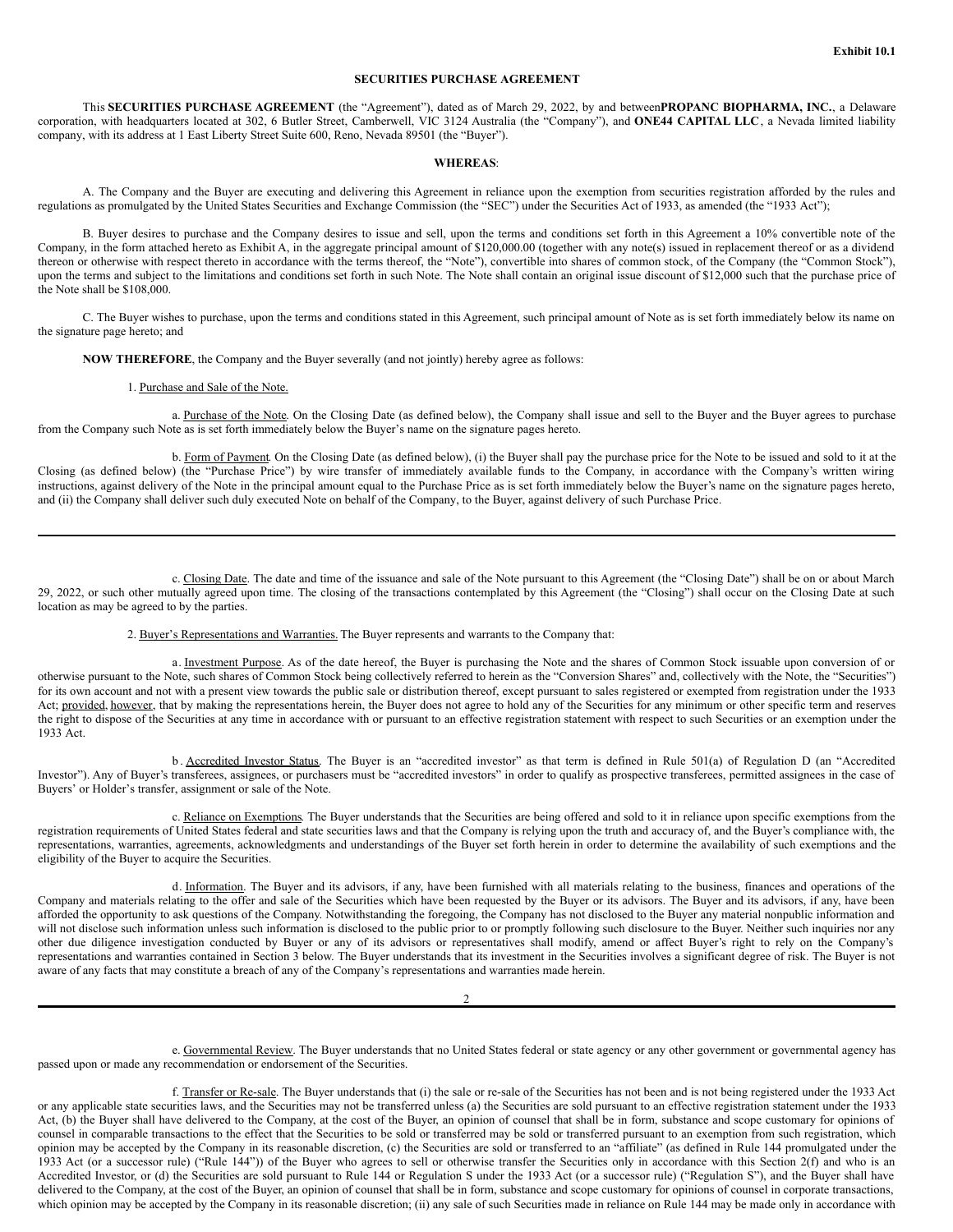the terms of said Rule 144 and further, if said Rule 144 is not applicable, any re-sale of such Securities under circumstances in which the selling Buyer (or the person through whom the sale is made) may be deemed to be an underwriter (as that term is defined in the 1933 Act) may require compliance with some other exemption under the 1933 Act or the rules and regulations of the SEC thereunder; and (iii) neither the Company nor any other person is under any obligation to register such Securities under the 1933 Act or any state securities laws or to comply with the terms and conditions of any exemption thereunder (in each case).

g. Legends. The Buyer understands that the Note and, until such time, if any, as the Conversion Shares have been registered under the 1933 Act may be sold pursuant to Rule 144 or Regulation S without any restriction as to the number of securities as of a particular date that have been sold, the Conversion Shares shall bear a restrictive legend in substantially the following form (and a stop-transfer order may be placed against transfer of the certificates for such Securities):

> **"NEITHER THE ISSUANCE AND SALE OF THE SECURITIES REPRESENTED HEREBY NOR THE SECURITIES INTO WHICH THESE SECURITIES ARE CONVERTIBLE HAVE BEEN REGISTERED UNDER THE SECURITIES ACT OF 1933, AS AMENDED, OR APPLICABLE STATE SECURITIES LAWS. THE SECURITIES MAY NOT BE OFFERED FOR SALE, SOLD, TRANSFERRED OR ASSIGNED (I) IN THE ABSENCE OF (A) AN EFFECTIVE REGISTRATION STATEMENT FOR THE SECURITIES UNDER THE SECURITIES ACT OF 1933, AS AMENDED, OR (B) AN OPINION OF COUNSEL (WHICH COUNSEL SHALL BE SELECTED BY THE HOLDER), IN A FORM ACCEPTABLE TO THE COMPANY, THAT REGISTRATION IS NOT REQUIRED UNDER SAID ACT OR (II) UNLESS SOLD PURSUANT TO RULE 144 OR RULE 144A UNDER SAID ACT."**

> > 3

The legend set forth above shall be removed and the Company shall issue a certificate without such legend to the holder of any Security upon which it is stamped, if, unless otherwise required by applicable state securities laws, (a) such Security is registered for sale under an effective registration statement filed under the 1933 Act or otherwise may be sold pursuant to Rule 144 or Regulation S without any restriction as to the number of securities as of a particular date that can then be immediately sold, or (b) such holder provides the Company with an opinion of counsel, in form, substance and scope customary for opinions of counsel in comparable transactions, to the effect that a public sale or transfer of such Security may be made without registration under the 1933 Act, which opinion shall be accepted by the Company in its reasonable discretion so that the sale or transfer is effected. The Buyer agrees to sell all Securities, including those represented by a certificate(s) from which the legend has been removed, in compliance with applicable prospectus delivery requirements, if any.

h. Authorization; Enforcement. This Agreement has been duly and validly authorized. This Agreement has been duly executed and delivered on behalf of the Buyer, and this Agreement constitutes a valid and binding agreement of the Buyer enforceable in accordance with its terms.

i. Residency. The Buyer is a resident of the jurisdiction set forth immediately below the Buyer's name on the signature pages hereto.

3. Representations and Warranties of the Company. The Company represents and warrants to the Buyer that:

a. Organization and Qualification. The Company and each of its subsidiaries, if any, is a corporation duly organized, validly existing and in good standing under the laws of the jurisdiction in which it is incorporated, with full power and authority (corporate and other) to own, lease, use and operate its properties and to carry on its business as and where now owned, leased, used, operated and conducted, except for those jurisdictions in which failure to have such authority would not have a Material Adverse Effect.

b. Authorization; Enforcement. (i) The Company has all requisite corporate power and authority to enter into and perform this Agreement, the Note and to consummate the transactions contemplated hereby and thereby and to issue the Securities, in accordance with the terms hereof and thereof, (ii) the execution and delivery of this Agreement and the Note by the Company and the consummation by it of the transactions contemplated hereby and thereby (including without limitation, the issuance of the Note and the issuance and reservation for issuance of the Conversion Shares issuable upon conversion or exercise thereof) have been duly authorized by the Company's Board of Directors and no further consent or authorization of the Company, its Board of Directors, or its shareholders is required, (iii) this Agreement has been duly executed and delivered by the Company by its authorized representative, and such authorized representative is the true and official representative with authority to sign this Agreement and the other documents executed in connection herewith and bind the Company accordingly, and (iv) this Agreement constitutes, and upon execution and delivery by the Company of the Note, each of such instruments will constitute, a legal, valid and binding obligation of the Company enforceable against the Company in accordance with its terms, except as limited by bankruptcy, insolvency or other laws of general application relating to or affecting the enforcement of creditors' rights generally and general principles of equity.

| ٦ |
|---|
|---|

c. Issuance of Shares. The shares reserved for conversion of the Note shall be duly authorized and reserved for issuance as soon as practicable after the Company has increased its shares of authorized Common Stock in an amount equal to or greater than that permitting it to reserve such shares. Upon conversion of the Note in accordance with its respective terms, Conversion Shares will be validly issued, fully paid and non-assessable, and free from all taxes, liens, claims and encumbrances with respect to the issue thereof and shall not be subject to preemptive rights or other similar rights of shareholders of the Company and will not impose personal liability upon the holder thereof.

d . Acknowledgment of Dilution. The Company understands and acknowledges the potentially dilutive effect to the Common Stock upon the issuance of the Conversion Shares upon conversion of the Note. The Company further acknowledges that its obligation to issue Conversion Shares upon conversion of the Note in accordance with this Agreement and the Note is absolute and unconditional regardless of the dilutive effect that such issuance may have on the ownership interests of other shareholders of the Company.

e. No Conflicts. The execution, delivery and performance of this Agreement and the Note by the Company and the consummation by the Company of the transactions contemplated hereby and thereby (including, without limitation, the issuance and reservation for issuance of the Conversion Shares) will not (i) conflict with or result in a violation of any provision of the Certificate of Incorporation or By-laws, (ii) violate or conflict with, or result in a breach of any provision of, or constitute a default (or an event which with notice or lapse of time or both could become a default) under, or give to others any rights of termination, amendment, acceleration or cancellation of, any agreement, indenture, patent, patent license or instrument to which the Company or any of its subsidiaries is a party, or (iii) result in a violation of any law, rule, regulation, order, judgment or decree (including federal and state securities laws and regulations and regulations of any self-regulatory organizations to which the Company or its securities are subject) applicable to the Company or any of its subsidiaries or by which any property or asset of the Company or any of its subsidiaries is bound or affected (except for such conflicts, defaults, terminations, amendments, accelerations, cancellations and violations as would not, individually or in the aggregate, have a Material Adverse Effect). Except for applicable blue sky state notice filings, all consents, authorizations, orders, filings and registrations which the Company is required to obtain pursuant to the preceding sentence have been obtained or effected on or prior to the date hereof. The Company is not in violation of the eligibility requirements of the OTC Markets Exchange (the "OTC Markets") and does not reasonably anticipate that the Common Stock will be ineligible for quotation on the OTC MARKETS in the foreseeable future, nor are the Company's securities "chilled" by DTC. The Company and its subsidiaries are unaware of any facts or circumstances which might give rise to any of the foregoing. For purposes of this Agreement, "Material Adverse Effect" means an event or combination of events, which individually or in the aggregate, would reasonably be expected to (a) adversely affect the legality, validity or enforceability of the Agreement or the Note, or (b) have or result in a material adverse effect on the results of operations, assets, or financial condition of the Company, taken as a whole.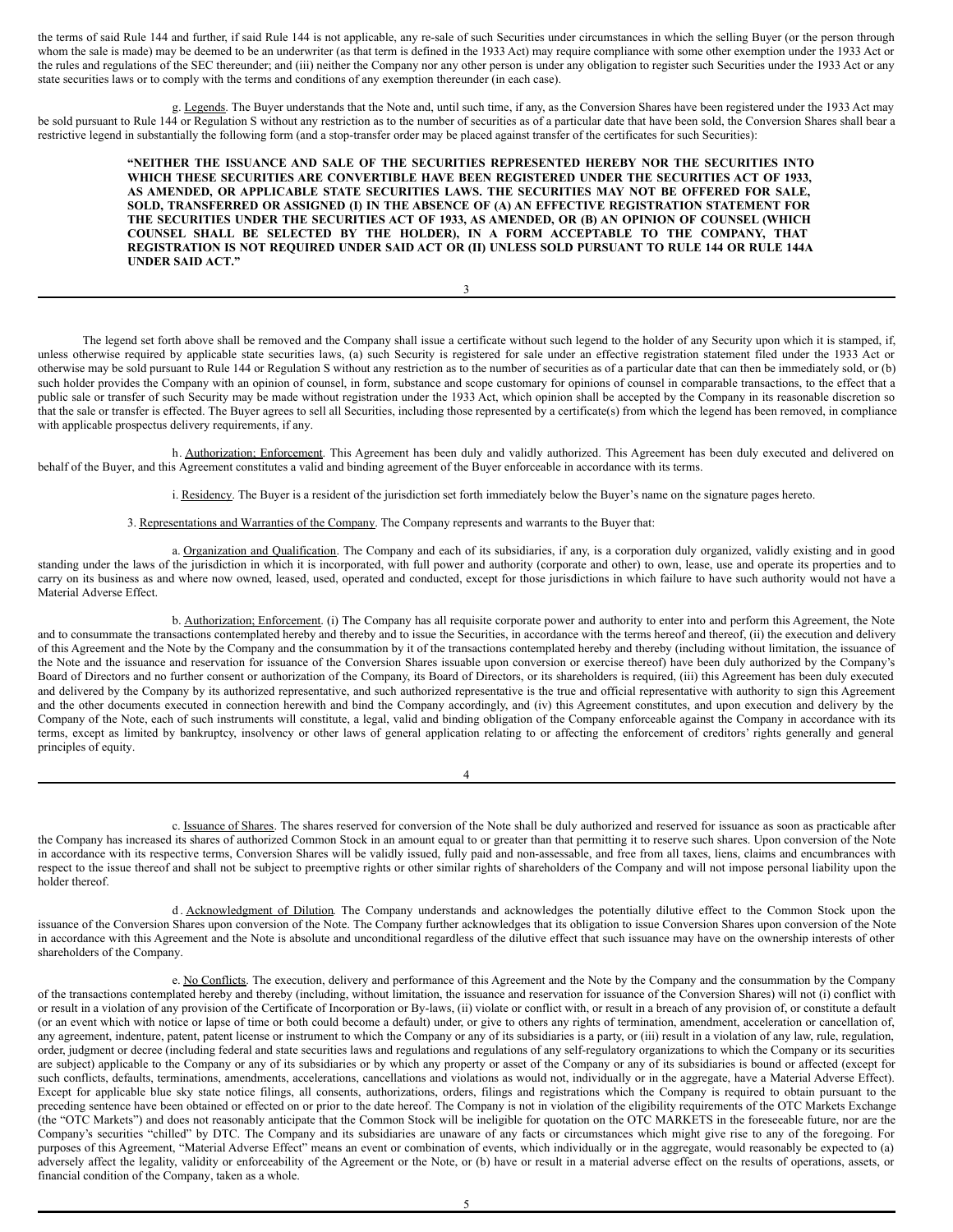<span id="page-8-0"></span>f. Absence of Litigation. Except as disclosed to the Buyer or in the Company's filings with the SEC, there is no action, suit, claim, proceeding, inquiry or investigation before or by any court, public board, government agency, self-regulatory organization or body pending or, to the knowledge of the Company or any of its subsidiaries, threatened against or affecting the Company or any of its subsidiaries, or their officers or directors in their capacity as such, that could have a Material Adverse Effect.

g . Acknowledgment Regarding Buyer's Purchase of Securities. The Company acknowledges and agrees that the Buyer is acting solely in the capacity of arm's length purchasers with respect to this Agreement and the transactions contemplated hereby. The Company further acknowledges that the Buyer is not acting as a financial advisor or fiduciary of the Company (or in any similar capacity) with respect to this Agreement and the transactions contemplated hereby and any statement made by the Buyer or any of its respective representatives or agents in connection with this Agreement and the transactions contemplated hereby is not advice or a recommendation and is merely incidental to the Buyer' purchase of the Securities.

h. No Integrated Offering. Neither the Company, nor any of its affiliates, nor any person acting on its or their behalf, has directly or indirectly made any offers or sales in any security or solicited any offers to buy any security under circumstances that would require registration under the 1933 Act of the issuance of the Securities to the Buyer.

i. Title to Property. The Company and its subsidiaries have good and marketable title in fee simple to all real property and good and marketable title to all personal property owned by them which is material to the business of the Company and its subsidiaries, in each case free and clear of all liens, encumbrances and defects except such as are described in Schedule 3(i) or such as would not have a Material Adverse Effect. Any real property and facilities held under lease by the Company and its subsidiaries are held by them under valid, subsisting and enforceable leases with such exceptions as would not have a Material Adverse Effect.

j. Bad Actor. No officer or director of the Company would be disqualified under Rule 506(d) of the Securities Act as amended on the basis of being a "bad actor" as that term is established in the September 19, 2013 Small Entity Compliance Guide published by the Securities and Exchange Commission.

k. Breach of Representations and Warranties by the Company. If the Company breaches any of the representations or warranties set forth in this Section 3 in any material respect (subject to a 10-day cure period from the date that the Buyer notifies the Company in writing of such breach with reasonable detail), and in addition to any other remedies available to the Buyer pursuant to this Agreement, it will be considered an Event of Default under the Note.

6

#### 4. COVENANTS.

a. Expenses. The Company agrees that Buyer can deduct \$6,000.00 (Eight Thousand Five Hundred Dollars) from the principal payment due under the Note, at the time of cash funding, to be applied to the legal expenses of Buyer.

b. Listing. The Company shall promptly secure the listing of the Conversion Shares upon each national securities exchange or automated quotation system, if necessary, upon which shares of Common Stock are then listed or quoted (subject to official notice of issuance) and, so long as the Buyer owns any of the Securities, shall maintain, so long as any other shares of Common Stock shall be so listed or quoted, such listing or quotation of all Conversion Shares from time to time issuable upon conversion of the Note. The Company will obtain and, so long as the Buyer owns any of the Securities, maintain the listing and trading of its Common Stock on the OTC MARKETS or any equivalent replacement market, the Nasdaq stock market ("Nasdaq"), or the New York Stock Exchange ("NYSE"), as applicable, and will comply in all respects with the Company's reporting, filing and other obligations under the bylaws or rules of the Financial Industry Regulatory Authority ("FINRA") and such exchanges, as applicable. The Company shall promptly provide to the Buyer copies of any notices it receives, if any, from the OTC MARKETS and any other markets on which the Common Stock is then listed regarding the continued eligibility of the Common Stock for listing on such markets.

c. Corporate Existence. So long as the Buyer beneficially owns any Note, the Company shall maintain its corporate existence and shall not sell all or substantially all of the Company's assets, except in the event of a merger or consolidation or sale of all or substantially all of the Company's assets, where the surviving or successor entity in such transaction (i) assumes the Company's obligations hereunder and under the agreements and instruments entered into in connection herewith and (ii) is a publicly traded corporation whose Common Stock is listed for trading on the OTC MARKETS, Nasdaq or NYSE.

d. No Integration. The Company shall not make any offers or sales of any security (other than the Securities) under circumstances that would require registration of the Securities being offered or sold hereunder under the 1933 Act or cause the offering of the Securities to be integrated with any other offering of securities by the Company for the purpose of any stockholder approval provision applicable to the Company or its securities.

e. Breach of Covenants. If the Company breaches any of the covenants set forth in this Section 4 (subject to a 10-day cure period from the date that the Buyer notifies the Company in writing of such breach with reasonable detail), and in addition to any other remedies available to the Buyer pursuant to this Agreement, it will be considered an event of default under the Note.

#### 5. Governing Law; Miscellaneous.

a. Governing Law. This Agreement shall be governed by and construed in accordance with the laws of the State of Nevada without regard to principles of conflicts of laws. Any action brought by either party against the other concerning the transactions contemplated by this Agreement shall be brought only in the state courts of Nevada or in the federal courts located in the state Nevada and county of either Washoe County, Nevada or Clark County, Nevada. The parties to this Agreement hereby irrevocably waive any objection to jurisdiction and venue of any action instituted hereunder and shall not assert any defense based on lack of jurisdiction or venue or based upon *forum non conveniens*. The Company and Buyer waive trial by jury. The prevailing party shall be entitled to recover from the other party its reasonable attorney's fees and costs. In the event that any provision of this Agreement or any other agreement delivered in connection herewith is invalid or unenforceable under any applicable statute or rule of law, then such provision shall be deemed inoperative to the extent that it may conflict therewith and shall be deemed modified to conform with such statute or rule of law. Any such provision which may prove invalid or unenforceable under any law shall not affect the validity or enforceability of any other provision of any agreement. Each party hereby irrevocably waives personal service of process and consents to process being served in any suit, action or proceeding in connection with this Agreement or any other Transaction Document by mailing a copy thereof via registered or certified mail or overnight delivery (with evidence of delivery) to such party at the address in effect for notices to it under this Agreement and agrees that such service shall constitute good and sufficient service of process and notice thereof. Nothing contained herein shall be deemed to limit in any way any right to serve process in any other manner permitted by law.

b. Counterparts; Signatures by Facsimile. This Agreement may be executed in one or more counterparts, each of which shall be deemed an original but all of which shall constitute one and the same agreement and shall become effective when counterparts have been signed by each party and delivered to the other party. This Agreement, once executed by a party, may be delivered to the other party hereto by facsimile transmission of a copy of this Agreement bearing the signature of the party so delivering this Agreement.

c. Headings. The headings of this Agreement are for convenience of reference only and shall not form part of, or affect the interpretation of, this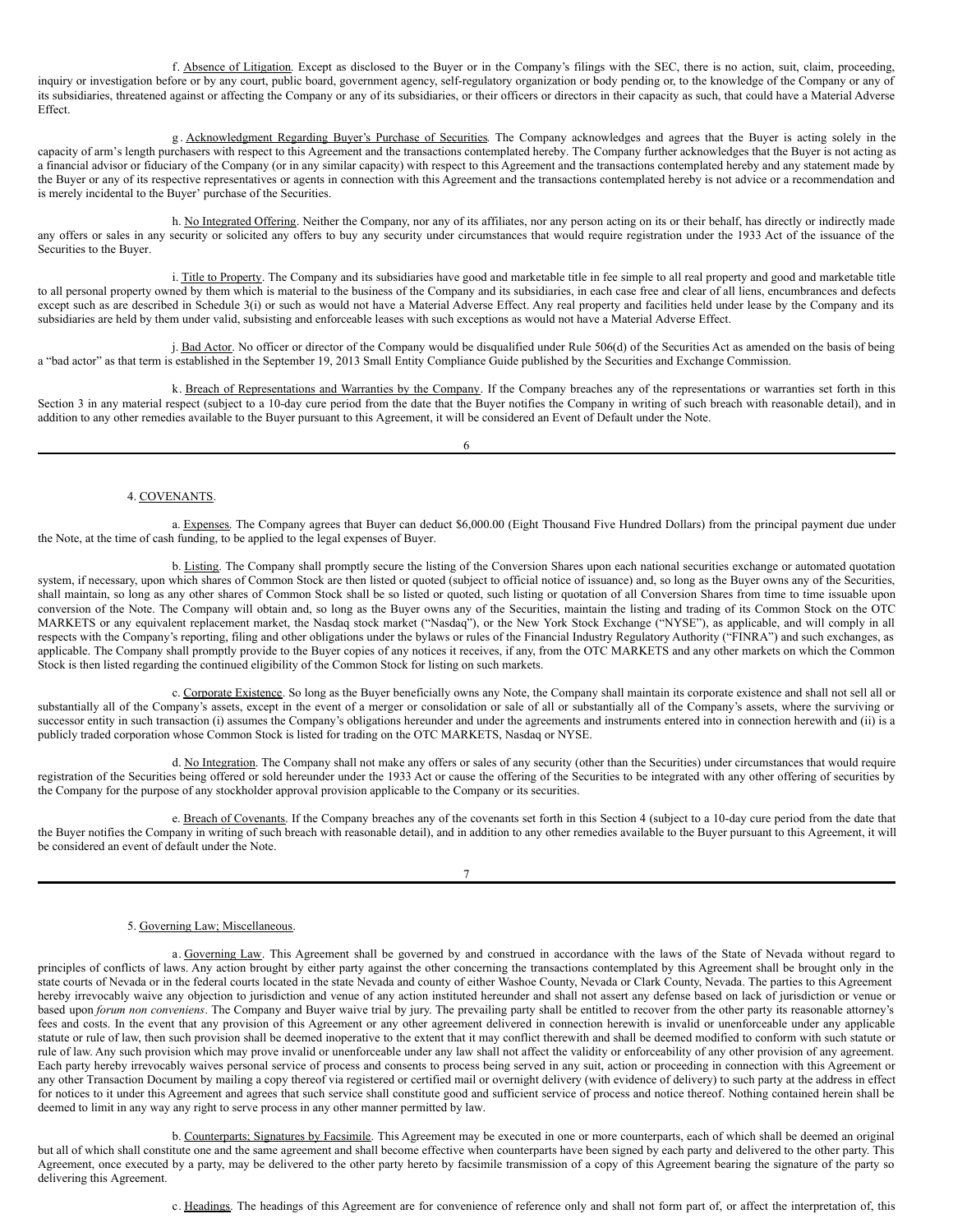d. Severability. In the event that any provision of this Agreement is invalid or unenforceable under any applicable statute or rule of law, then such provision shall be deemed inoperative to the extent that it may conflict therewith and shall be deemed modified to conform with such statute or rule of law. Any provision hereof which may prove invalid or unenforceable under any law shall not affect the validity or enforceability of any other provision hereof.

e . Entire Agreement; Amendments. This Agreement and the instruments referenced herein contain the entire understanding of the parties with respect to the matters covered herein and therein and, except as specifically set forth herein or therein, neither the Company nor the Buyer makes any representation, warranty, covenant or undertaking with respect to such matters. No provision of this Agreement may be waived or amended other than by an instrument in writing signed by the majority in interest of the Buyer.

f. Notices. All notices, demands, requests, consents, approvals, and other communications required or permitted hereunder shall be in writing and, unless otherwise specified herein, shall be (i) personally served, (ii) deposited in the mail, registered or certified, return receipt requested, postage prepaid, (iii) delivered by reputable air courier service with charges prepaid, (iv) via electronic mail or (v) transmitted by hand delivery, telegram, or facsimile, addressed as set forth below or to such other address as such party shall have specified most recently by written notice. Any notice or other communication required or permitted to be given hereunder shall be deemed effective (a) upon hand delivery or delivery by facsimile, with accurate confirmation generated by the transmitting facsimile machine, at the address or number designated below (if delivered on a business day during normal business hours where such notice is to be received) or delivery via electronic mail, or the first business day following such delivery (if delivered other than on a business day during normal business hours where such notice is to be received) or (b) on the second business day following the date of mailing by express courier service, fully prepaid, addressed to such address, or upon actual receipt of such mailing, whichever shall first occur. The addresses for such communications shall be:

If to the Company, to:

Propanc Biopharma, Inc. 302, 6 Butler Street Camberwell, VIC 3124 Australia Attn: James Nathanielsz

If to the Buyer:

ONE44 CAPITAL LLC 1 East Liberty Street Suite 600 Reno, Nevada 89501 Attn: Ahron Fraiman, Manager

Each party shall provide notice to the other party of any change in address.

g. Successors and Assigns. This Agreement shall be binding upon and inure to the benefit of the parties and their successors and assigns. Neither the Company nor the Buyer shall assign this Agreement or any rights or obligations hereunder without the prior written consent of the other. Notwithstanding the foregoing, the Buyer may assign its rights hereunder to any "qualified person", any "permitted assigns", or "prospective transferee" that acquires or purchases Conversion Securities in a private transaction from the Buyer or to any of its "affiliates," as that term is defined under the 1933 Act, without the consent of the Company with Buyer's opinion of counsel (from a reputalbe law firm) permitting the same. A qualified person is an "accredited investor" transferee, assignee, or purchaser of the Note who succeeds to the Holder's right, title and interest to all or a portion of the Note accompanied with an opinion of counsel as provided for in Section 2(f).

h. Third Party Beneficiaries. This Agreement is intended for the benefit of the parties hereto and their respective permitted successors and assigns, and is not for the benefit of, nor may any provision hereof be enforced by, any other person.

9

i. Survival. The representations and warranties of the Company and the agreements and covenants set forth in this Agreement shall survive the closing hereunder notwithstanding any due diligence investigation conducted by or on behalf of the Buyer. The Company agrees to indemnify and hold harmless the Buyer and all their officers, directors, employees and agents for loss or damage arising as a result of or related to any breach or alleged breach by the Company of any of its representations, warranties and covenants set forth in this Agreement or any of its covenants and obligations under this Agreement.

j. Further Assurances. Each party shall do and perform, or cause to be done and performed, all such further acts and things, and shall execute and deliver all such other agreements, certificates, instruments and documents, as the other party may reasonably request in order to carry out the intent and accomplish the purposes of this Agreement and the consummation of the transactions contemplated hereby.

k. No Strict Construction. The language used in this Agreement will be deemed to be the language chosen by the parties to express their mutual intent, and no rules of strict construction will be applied against any party.

l. Remedies. The Company acknowledges that a breach by it of its obligations hereunder will cause irreparable harm to the Buyer by vitiating the intent and purpose of the transaction contemplated hereby. Accordingly, the Company acknowledges that the remedy at law for a breach of its obligations under this Agreement will be inadequate and agrees, in the event of a breach or threatened breach by the Company of the provisions of this Agreement, that the Buyer shall be entitled, in addition to all other available remedies at law or in equity, and in addition to the penalties assessable herein, to an injunction or injunctions restraining, preventing or curing any breach of this Agreement and to enforce specifically the terms and provisions hereof, without the necessity of showing economic loss and without any bond or other security being required.

[*Signature page follows*]

10

IN WITNESS WHEREOF, the undersigned Buyer and the Company have caused this Agreement to be duly executed as of the date first above written.